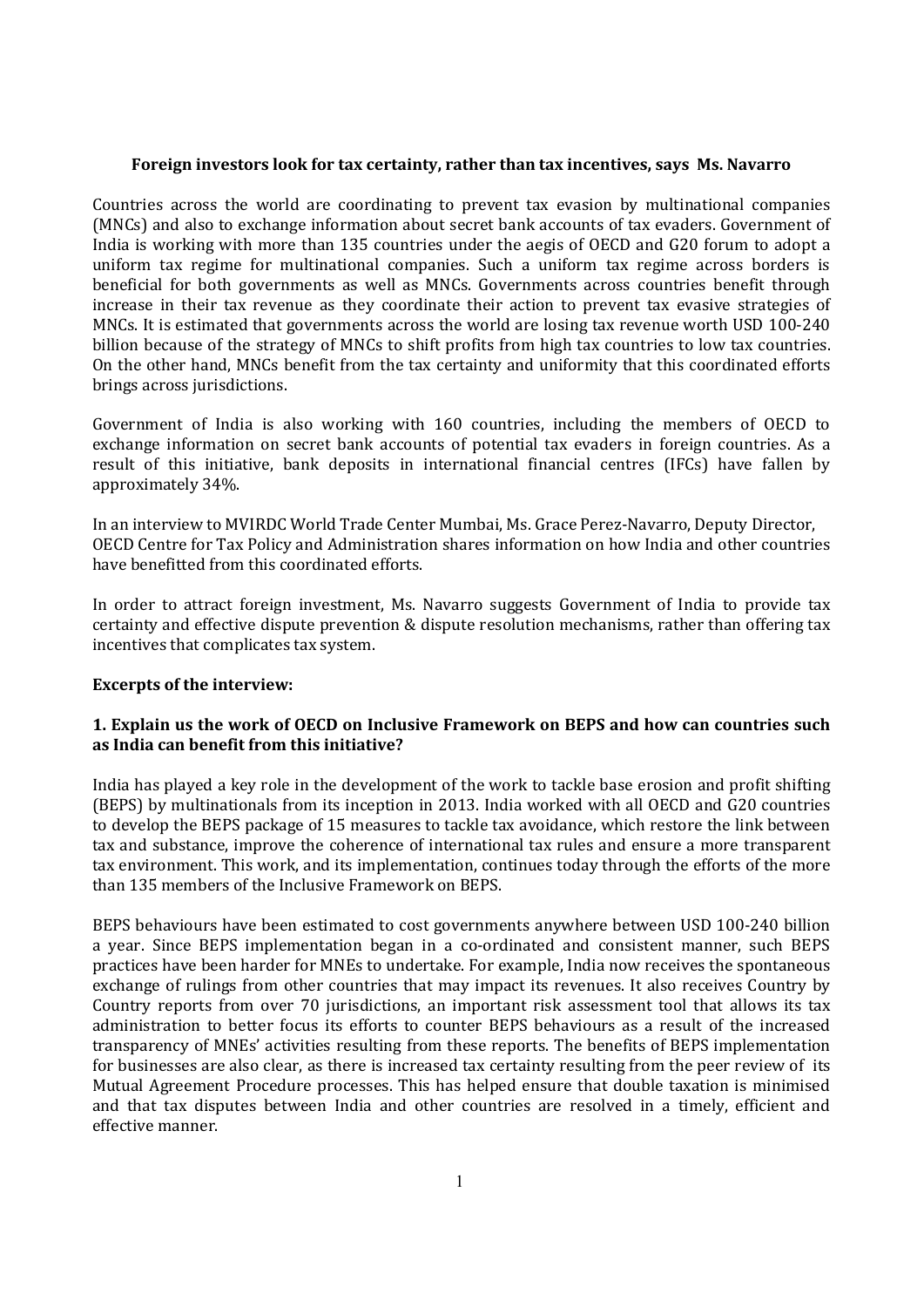India is also actively participating in the ongoing negotiations of the two-pillar project to address the tax challenges arising from the digitalisation of the economy. Pillar 1 aims to establish new nexus and profit allocation rules, whereas Pillar 2 aims to ensure that MNEs pay a minimum level of tax. The design of both pillars reflects consultation with businesses and other stakeholders. Without a global solution, the counterfactual may be a proliferation of uncoordinated, unilateral digital services taxes (DST) or other measures targeted at digital activities, leading to trade tensions at a time when the global economy is under a strain not seen since the Great Depression. We are already seeing the trade tensions rise with the announcement this week by the US Trade Representative of the initiation of section 301 investigations of the digital services taxes of India as well as Austria, Brazil, the Czech Republic, the European Union, Indonesia, Italy, Spain, Turkey, and the United Kingdom.

#### **2. The Global Forum on Transparency and Exchange of Information has been active since 2000 to eliminate banking secrecy. How has countries such as India benefited from this initiative?**

India is an active member of the Global Forum, which ensures the effective implementation of the international tax transparency standards. The over 160 members of the Global Forum are implementing these standards and already more than 100 have begun to automatically exchange information on financial accounts, paving a solid path to the elimination of bank secrecy. This work has resulted in information on over 50 million accounts being shared worldwide in 2018, worth some 5 trillion Euros. Around 102 billion of tax have been identified for collection as a result of this work and are in the process of being collected. Moreover, our research shows that bank deposits in international financial centres (IFCs) have fallen by approximately 34% over the past ten years for a decline of USD 551 billion. A large part of that decline is due to the onset of the automatic exchange of information, which accounts for about two thirds of that decrease. Specifically, automatic exchange of information (AEOI) has led to a decline of 20% to 25% in the bank deposits in IFCs over the past decade.

Beyond the automatic sharing of banking information, the robust peer review processes of the Global Forum of the exchange of information on request standard, and the upcoming reviews of the automatic exchange of information standard, ensure that there is nowhere left to hide for tax evaders. All relevant jurisdictions around the world, including all no or low tax jurisdictions, are reviewed and held to high standards of transparency including with respect to beneficial ownership of legal entities and maintaining reliable books and records. The international transparency standards continue to evolve and India plays a key role in their development.

# **3. Several countries, Including India, have provided tax reliefs to businesses to tide over the COVD crisis. Some countries such as Peru are discussing to raise fiscal resources through wealth tax. Given the fiscal constraints faced by India, what are your tax policy suggestions to Government of India to manage the current crisis?**

India has taken a number of measures to immediately respond to the economic crisis caused by COVID-19. Such measures include extending the deadline for tax filing and implementing, as well as more flexible tax debt repayments, both of which are welcomed by taxpayers. In general, the first priority of governments should be to help businesses and households in order to restart the economy. This implies that the measures taken during the crisis that have allowed businesses and households to stay afloat should continue until the economy has fully restarted.

It would also be wise to exercise caution when introducing tax rate cuts or base narrowing measures. Such measures might not be effective if households start spending anyway and businesses take up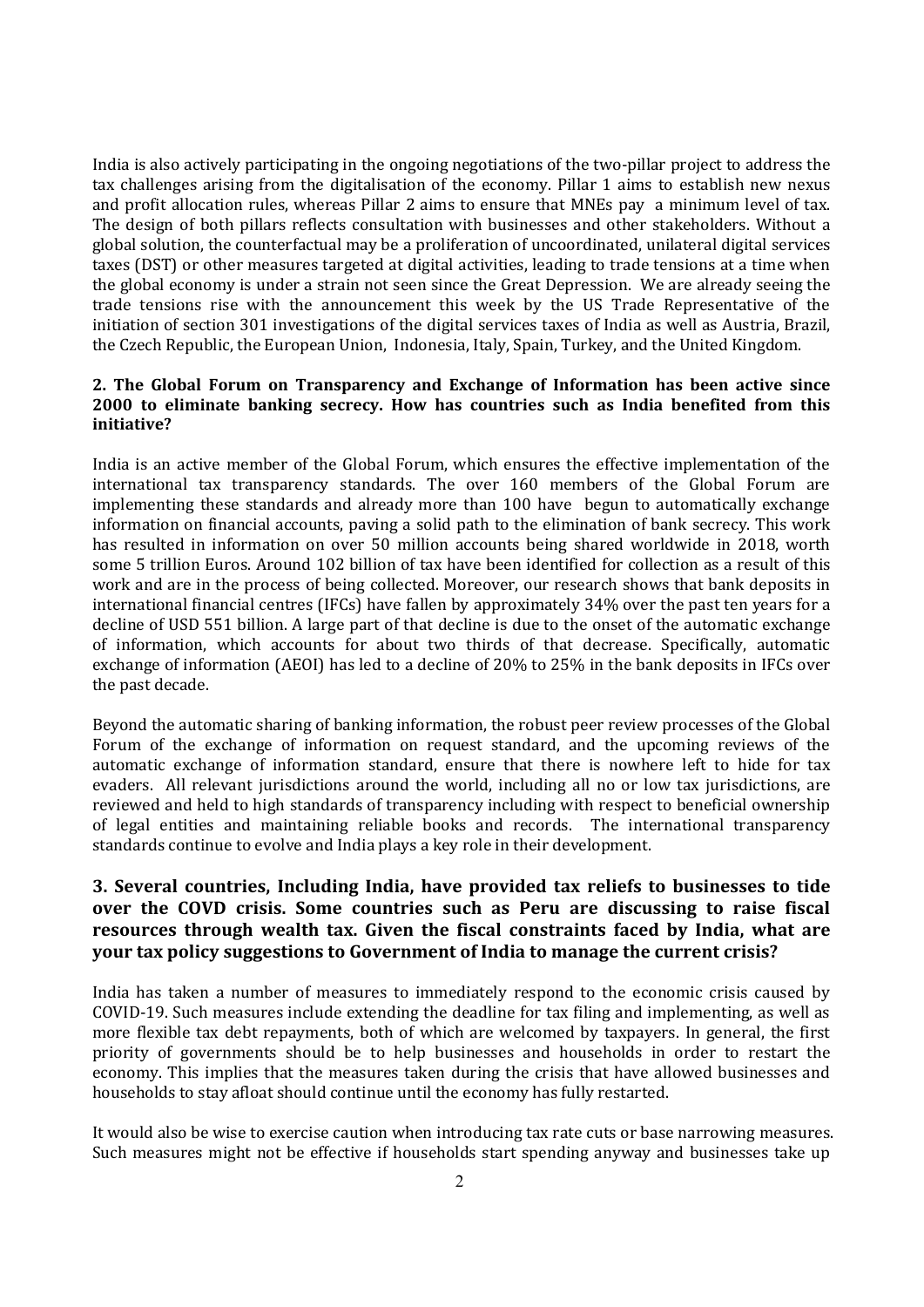their normal activity irrespective of receiving tax-related support. In this case, such tax rates cuts or base narrowing measures could come at a very large revenue cost to the detriment of the national budget.

Additional measures that could help restart economies include allowing for accelerated tax depreciation allowances or immediate expensing for new investment. These measures could be introduced for a few years to induce firms to invest today rather than to wait until later. Governments should refrain from measures that come at a large budgetary cost and that will not have a large impact on investment and consumption, such as temporary VAT rate cuts.

At this point, it is too early to start discussions on fiscal consolidation measures (i.e. tax rate increases), although Ministries of Finance could start considering the options. Nevertheless, fiscal consolidation measures should not be introduced too quickly, as the first priority is to get the economy restarted. Once it is an appropriate time to begin considering fiscal consolidation measures, any such measure should be aligned with good tax policy design. Furthermore, fiscal consolidation measures should come with a revenue gain that is sufficiently large to signal that the tax increase will indeed be temporary in order to maintain confidence in the financial markets and economy.

## **4. What are the tax reforms you suggest Government of India to attract multinational companies that are looking to diversify their supply chain from China in the post-COVID world?**

Designing a transparent, business-friendly tax system is the best approach to attract foreign direct investment and stimulate domestic investment. Setting effective tax rates at a reasonable rate, broadening the base and providing tax certainty through effective dispute prevention and dispute resolution mechanisms could help contribute to a favourable tax environment for potential investors. Businesses around the world have stressed the importance of tax certainty in their investment decisions. Any tax reform that is implemented in response to the Covid-19 crisis in particular should follow best practices in tax policy design. This means that introducing additional tax incentives to attract investment is very likely to be inefficient**.**Instead, government should continue creating an attractive and business-friendly environment for investment rather than introducing more tax incentives that make the tax system even more complex and force the government to make choices about what type of activity to subsidise thereby creating winners and losers.

#### **Notifications**

#### **Press Information Bureau, Government of India**

Paperless process for grant of Industrial Entrepreneur Memorandum

<https://pib.gov.in/PressReleasePage.aspx?PRID=1629440>

Updates on COVID 19

<https://pib.gov.in/PressReleasePage.aspx?PRID=1629347>

FDI proposal in NBFC sector